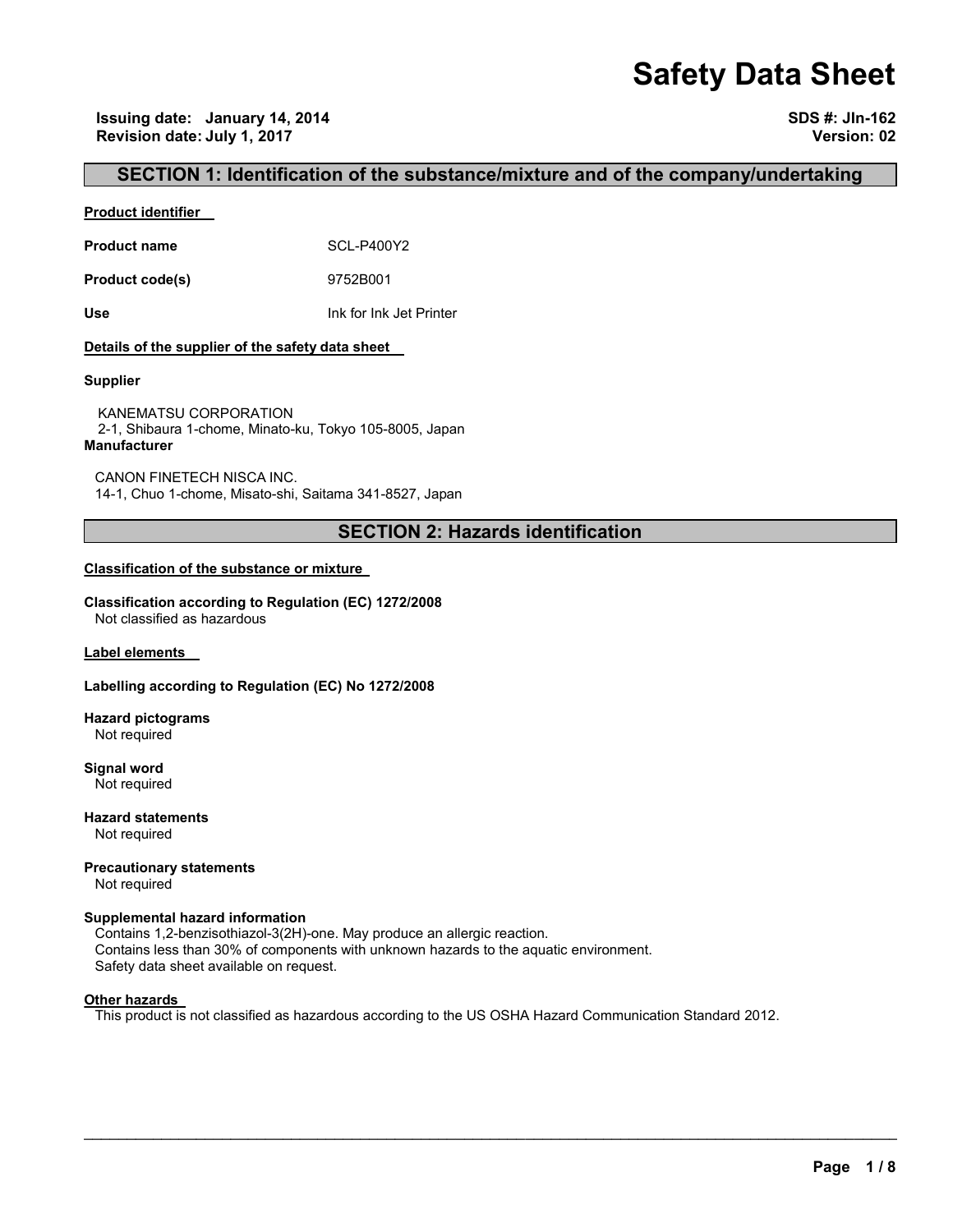## **SECTION 3: Composition/information on ingredients**

 $\mathcal{L}_\mathcal{L} = \{ \mathcal{L}_\mathcal{L} = \{ \mathcal{L}_\mathcal{L} = \{ \mathcal{L}_\mathcal{L} = \{ \mathcal{L}_\mathcal{L} = \{ \mathcal{L}_\mathcal{L} = \{ \mathcal{L}_\mathcal{L} = \{ \mathcal{L}_\mathcal{L} = \{ \mathcal{L}_\mathcal{L} = \{ \mathcal{L}_\mathcal{L} = \{ \mathcal{L}_\mathcal{L} = \{ \mathcal{L}_\mathcal{L} = \{ \mathcal{L}_\mathcal{L} = \{ \mathcal{L}_\mathcal{L} = \{ \mathcal{L}_\mathcal{$ 

| <b>Chemical name</b> | <b>CAS-No</b> | <b>REACH</b><br><b>Registration No.</b> | Weight %  | <b>Regulation (EC) 1272/2008</b> |                    | Note to other hazards |
|----------------------|---------------|-----------------------------------------|-----------|----------------------------------|--------------------|-----------------------|
|                      |               |                                         |           | <b>Classification</b>            | <b>H-statement</b> |                       |
| Triethylene glycol   | 112-27-6      | Not available                           | $1 - 5$   | None                             | None               |                       |
| Glycerin             | 56-81-5       | Not available                           | $5 - 10$  | None                             | None               |                       |
| Ethyleneurea         | 120-93-4      | Not available                           | $10 - 15$ | Eve Irrit. 2                     | H319               |                       |
| 1.2-benzisothiazol-  | 2634-33-5     | Not available                           | < 0.05    | Acute Tox. 4                     | H302               |                       |
| $3(2H)$ -one         |               |                                         |           | Skin Irrit, 2                    | H315               |                       |
|                      |               |                                         |           | Eye Dam. 1                       | H318               |                       |
|                      |               |                                         |           | Skin Sens. 1                     | <b>H317</b>        |                       |
|                      |               |                                         |           | Aquatic Acute 1                  | H400               |                       |
| Water                | 7732-18-5     | Not applicable                          | 60-80     | None                             | None               |                       |

For the full text of the H-statements mentioned in this Section, see Section 16.

Note to other hazards: The following substance(s) is (are) marked with (1), (2) and/or (3)

- (1) Substance for which EU Occupational Exposure Limit(s) is (are) established (See SECTION 8)

- (2) PBT substance or vPvB substance under Regulation (EC) No 1907/2006

- (3) Substance listed in Candidate List of SVHC for Authorisation under Regulation (EC) No 1907/2006

## **SECTION 4: First aid measures**

#### **Description of first aid measures**

| <b>Inhalation</b>                                           | If symptoms are experienced, move victim to fresh air and obtain medical advice.                                                                                                    |
|-------------------------------------------------------------|-------------------------------------------------------------------------------------------------------------------------------------------------------------------------------------|
| Ingestion                                                   | Rinse mouth. Give one or two glasses of water.<br>If irritation or discomfort occurs, obtain medical advice immediately.                                                            |
| <b>Skin contact</b>                                         | Wash with water and soap or mild detergent.<br>If irritation persists, obtain medical advice.                                                                                       |
| Eye contact                                                 | Immediately flush with lukewarm, gently flowing water for 5 minutes or until the chemical is<br>removed.<br>If irritation persists, obtain medical advice immediately.              |
| Most important symptoms and effects, both acute and delayed |                                                                                                                                                                                     |
| <b>Inhalation</b>                                           | No adverse effects are expected under intended use.<br>Over exposure to vapor or mist may cause respiratory tract irritation, cough, dizziness,<br>drowsiness, headache and nausea. |
| Ingestion                                                   | May cause abdominal pain, diarrhea, dizziness, drowsiness, dullness, headache, nausea<br>and vomiting.                                                                              |
| <b>Skin contact</b>                                         | Neither irritation nor sensitization is expected. (See SECTION 11)                                                                                                                  |
| Eye contact                                                 | May cause minimal irritation. (See SECTION 11)                                                                                                                                      |
| <b>Chronic effects</b>                                      | Not identified                                                                                                                                                                      |
| None                                                        | Indication of any immediate medical attention and special treatment needed                                                                                                          |

 $\mathcal{L}_\mathcal{L} = \mathcal{L}_\mathcal{L} = \mathcal{L}_\mathcal{L} = \mathcal{L}_\mathcal{L} = \mathcal{L}_\mathcal{L} = \mathcal{L}_\mathcal{L} = \mathcal{L}_\mathcal{L} = \mathcal{L}_\mathcal{L} = \mathcal{L}_\mathcal{L} = \mathcal{L}_\mathcal{L} = \mathcal{L}_\mathcal{L} = \mathcal{L}_\mathcal{L} = \mathcal{L}_\mathcal{L} = \mathcal{L}_\mathcal{L} = \mathcal{L}_\mathcal{L} = \mathcal{L}_\mathcal{L} = \mathcal{L}_\mathcal{L}$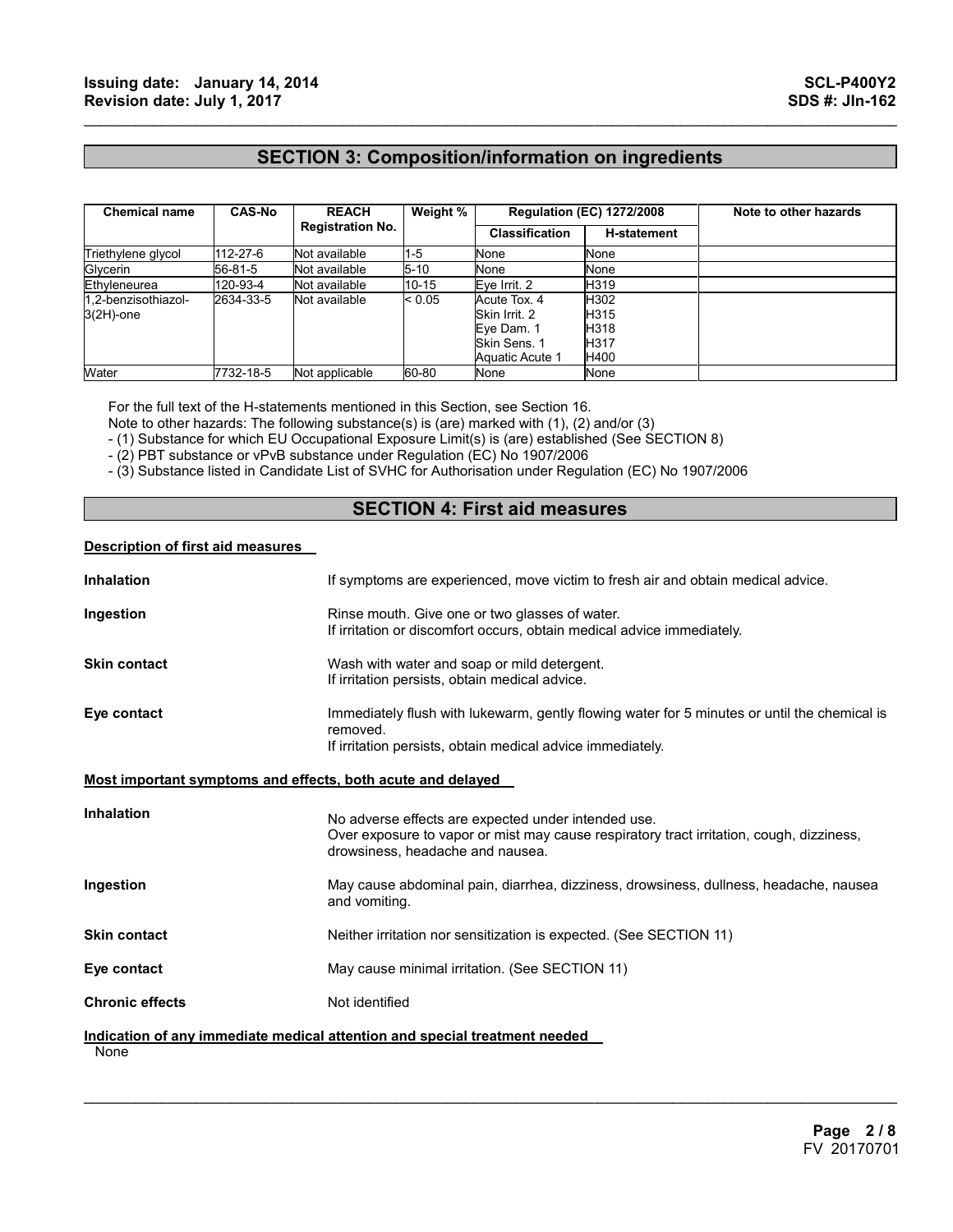## **SECTION 5: Firefighting measures**

 $\mathcal{L}_\mathcal{L} = \{ \mathcal{L}_\mathcal{L} = \{ \mathcal{L}_\mathcal{L} = \{ \mathcal{L}_\mathcal{L} = \{ \mathcal{L}_\mathcal{L} = \{ \mathcal{L}_\mathcal{L} = \{ \mathcal{L}_\mathcal{L} = \{ \mathcal{L}_\mathcal{L} = \{ \mathcal{L}_\mathcal{L} = \{ \mathcal{L}_\mathcal{L} = \{ \mathcal{L}_\mathcal{L} = \{ \mathcal{L}_\mathcal{L} = \{ \mathcal{L}_\mathcal{L} = \{ \mathcal{L}_\mathcal{L} = \{ \mathcal{L}_\mathcal{$ 

#### **Extinguishing media**

#### **Suitable extinguishing media**

CO2, water, foam or dry chemicals

## **Unsuitable extinguishing media**

None

#### **Special hazards arising from the substance or mixture**

#### **Special hazard**

None

#### **Hazardous combustion products**

CO, CO2, NOx and SOx

#### **Advice for firefighters**

#### **Special protective equipment for fire-fighters**

None

### **SECTION 6: Accidental release measures**

#### **Personal precautions, protective equipment and emergency procedures**

Avoid contact with skin, eyes and clothing. Avoid breathing vapor and mist.

#### **Environmental precautions**

Do not release to sewer, surface water or ground water.

#### **Methods and material for containment and cleaning up**

Wipe off with wet cloth or paper.

#### **Other information**

None

## **SECTION 7: Handling and storage**

 $\mathcal{L}_\mathcal{L} = \mathcal{L}_\mathcal{L} = \mathcal{L}_\mathcal{L} = \mathcal{L}_\mathcal{L} = \mathcal{L}_\mathcal{L} = \mathcal{L}_\mathcal{L} = \mathcal{L}_\mathcal{L} = \mathcal{L}_\mathcal{L} = \mathcal{L}_\mathcal{L} = \mathcal{L}_\mathcal{L} = \mathcal{L}_\mathcal{L} = \mathcal{L}_\mathcal{L} = \mathcal{L}_\mathcal{L} = \mathcal{L}_\mathcal{L} = \mathcal{L}_\mathcal{L} = \mathcal{L}_\mathcal{L} = \mathcal{L}_\mathcal{L}$ 

#### **Precautions for safe handling**

Use with adequate ventilation. Avoid contact with skin, eyes and clothing. Avoid breathing vapor and mist. In case of contact, wash out the contaminated area immediately.

#### **Conditions for safe storage, including any incompatibilities**

Keep in a cool and dry place. Protect from sunlight. Keep out of the reach of children.

#### **Specific end uses**

Ink for Ink Jet Printer. For more information, please refer to the instruction of this product.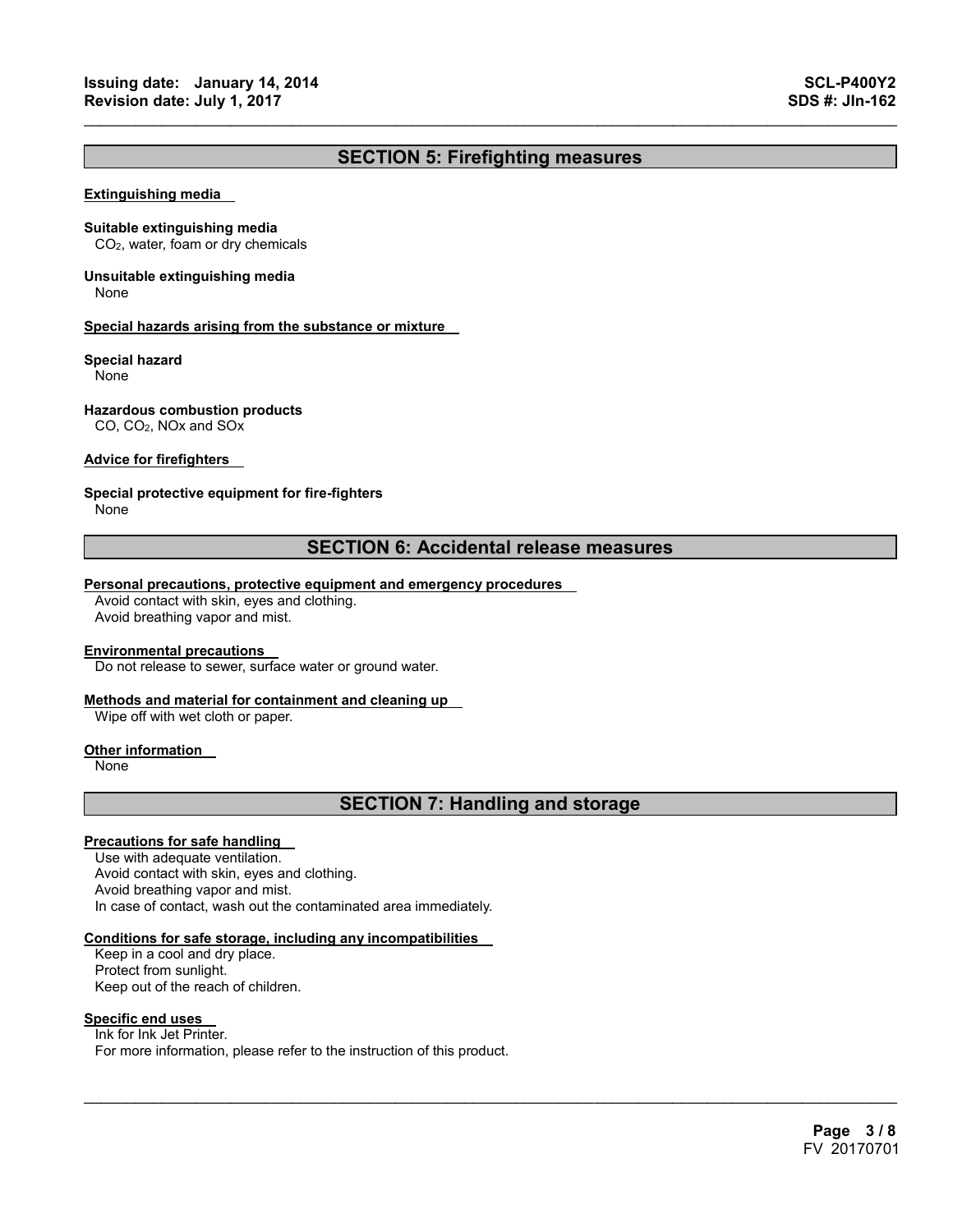## **SECTION 8: Exposure controls/personal protection**

 $\mathcal{L}_\mathcal{L} = \{ \mathcal{L}_\mathcal{L} = \{ \mathcal{L}_\mathcal{L} = \{ \mathcal{L}_\mathcal{L} = \{ \mathcal{L}_\mathcal{L} = \{ \mathcal{L}_\mathcal{L} = \{ \mathcal{L}_\mathcal{L} = \{ \mathcal{L}_\mathcal{L} = \{ \mathcal{L}_\mathcal{L} = \{ \mathcal{L}_\mathcal{L} = \{ \mathcal{L}_\mathcal{L} = \{ \mathcal{L}_\mathcal{L} = \{ \mathcal{L}_\mathcal{L} = \{ \mathcal{L}_\mathcal{L} = \{ \mathcal{L}_\mathcal{$ 

#### **Control parameters**

#### **Exposure limits**

| <b>Chemical name</b> | EU OEL          | <b>OSHA PEL</b>                                                                                              | <b>ACGIH TLV</b> | <b>Australia OEL</b>     |
|----------------------|-----------------|--------------------------------------------------------------------------------------------------------------|------------------|--------------------------|
| Glycerin             | Not established | (as mist)<br><b>Total dust</b><br>TWA: $15 \text{ mg/m}^3$<br>Respirable fraction<br>TWA: $5 \text{ ma/m}^3$ | Not established  | TWA: $10 \text{ mg/m}^3$ |

**Exposure controls Appropriate engineering controls** No special ventilation equipment is needed under intended use of this product.

#### **Individual protection measures, such as personal protective equipment**

| <b>Eye/face protection</b>    |  |
|-------------------------------|--|
| <b>Skin protection</b>        |  |
| <b>Respiratory protection</b> |  |
| <b>Thermal hazards</b>        |  |

Not required **Not required Not required Not applicable** 

## **SECTION 9: Physical and chemical properties**

 $\mathcal{L}_\mathcal{L} = \mathcal{L}_\mathcal{L} = \mathcal{L}_\mathcal{L} = \mathcal{L}_\mathcal{L} = \mathcal{L}_\mathcal{L} = \mathcal{L}_\mathcal{L} = \mathcal{L}_\mathcal{L} = \mathcal{L}_\mathcal{L} = \mathcal{L}_\mathcal{L} = \mathcal{L}_\mathcal{L} = \mathcal{L}_\mathcal{L} = \mathcal{L}_\mathcal{L} = \mathcal{L}_\mathcal{L} = \mathcal{L}_\mathcal{L} = \mathcal{L}_\mathcal{L} = \mathcal{L}_\mathcal{L} = \mathcal{L}_\mathcal{L}$ 

#### **Information on basic physical and chemical properties**

| Appearance                                                                                                                                                           | Yellow liquid                                                    |
|----------------------------------------------------------------------------------------------------------------------------------------------------------------------|------------------------------------------------------------------|
| Odor                                                                                                                                                                 | Slight odor                                                      |
| <b>Odor threshold</b>                                                                                                                                                | Not available                                                    |
| рH                                                                                                                                                                   | 7-9                                                              |
| Melting point/Freezing point (°C)                                                                                                                                    | Not available                                                    |
| Initial boiling point and boiling range (°C)                                                                                                                         | Not available                                                    |
| Flash point $(^{\circ}C)$                                                                                                                                            | None (Estimate)                                                  |
| <b>Evaporation rate</b>                                                                                                                                              | Not available                                                    |
| Flammability (solid, gas)                                                                                                                                            | Neither flammable nor combustible.                               |
| Upper/lower flammability or explosive limits<br><b>Upper flammability limit</b><br>Lower flammability limit<br><b>Upper explosive limit</b><br>Lower explosive limit | Not available<br>Not available<br>Not available<br>Not available |
| Vapor pressure                                                                                                                                                       | Not available                                                    |
| Vapor density                                                                                                                                                        | Not available                                                    |
| <b>Relative density</b>                                                                                                                                              | $1.0 - 1.1$                                                      |
| Solubility(ies)                                                                                                                                                      | Water: Miscible                                                  |
| Partition coefficient: n-octanol/water                                                                                                                               | Not available                                                    |
| Autoignition temperature (°C)                                                                                                                                        | Not available                                                    |
| Decomposition temperature (°C)                                                                                                                                       | Not available                                                    |
| Viscosity (mPa·s)                                                                                                                                                    | $1 - 5$                                                          |
| <b>Explosive properties</b>                                                                                                                                          | None (Estimate)                                                  |
| <b>Oxidizing properties</b>                                                                                                                                          | None (Estimate)                                                  |

**None**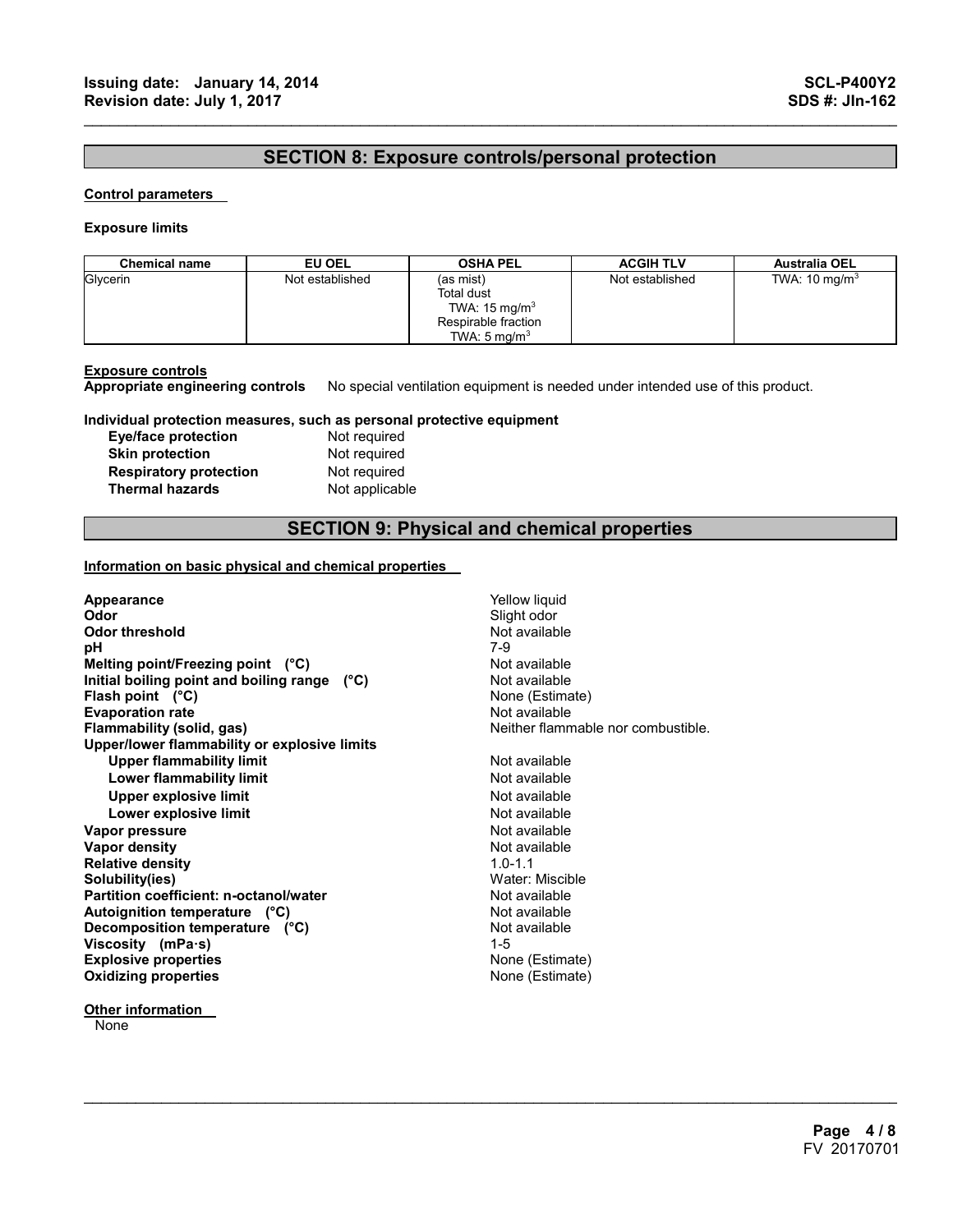## **SECTION 10: Stability and reactivity**

 $\mathcal{L}_\mathcal{L} = \{ \mathcal{L}_\mathcal{L} = \{ \mathcal{L}_\mathcal{L} = \{ \mathcal{L}_\mathcal{L} = \{ \mathcal{L}_\mathcal{L} = \{ \mathcal{L}_\mathcal{L} = \{ \mathcal{L}_\mathcal{L} = \{ \mathcal{L}_\mathcal{L} = \{ \mathcal{L}_\mathcal{L} = \{ \mathcal{L}_\mathcal{L} = \{ \mathcal{L}_\mathcal{L} = \{ \mathcal{L}_\mathcal{L} = \{ \mathcal{L}_\mathcal{L} = \{ \mathcal{L}_\mathcal{L} = \{ \mathcal{L}_\mathcal{$ 

#### **Reactivity**

None

#### **Chemical stability**

**Stable** 

### **Possibility of hazardous reactions**

None

#### **Conditions to avoid**

None

#### **Incompatible materials**

Acids, bases, oxidizing materials and reducing agents.

#### **Hazardous decomposition products**

CO, CO2, NOx and SOx

## **SECTION 11: Toxicological information**

 $\mathcal{L}_\mathcal{L} = \mathcal{L}_\mathcal{L} = \mathcal{L}_\mathcal{L} = \mathcal{L}_\mathcal{L} = \mathcal{L}_\mathcal{L} = \mathcal{L}_\mathcal{L} = \mathcal{L}_\mathcal{L} = \mathcal{L}_\mathcal{L} = \mathcal{L}_\mathcal{L} = \mathcal{L}_\mathcal{L} = \mathcal{L}_\mathcal{L} = \mathcal{L}_\mathcal{L} = \mathcal{L}_\mathcal{L} = \mathcal{L}_\mathcal{L} = \mathcal{L}_\mathcal{L} = \mathcal{L}_\mathcal{L} = \mathcal{L}_\mathcal{L}$ 

#### **Information on toxicological effects**

| <b>Acute toxicity</b>             | Not available                                                                            |
|-----------------------------------|------------------------------------------------------------------------------------------|
| <b>Skin corrosion/irritation</b>  | Not irritant (rabbit)<br>OECD Guidelines No.404 (2002), (EC) 440/2008 Method B4          |
| Serious eye damage/eye irritation | Minimal irritant (rabbit)<br>OECD Guidelines No.405 (2012), (EC) 440/2008 Method B5      |
| Respiratory or skin sensitization | Not sensitizing (LLNA, mouse)<br>OECD Guidelines No.429 (2010), (EC) 440/2008 Method B42 |
| Germ cell mutagenicity            | Ames test: Negative                                                                      |
| Carcinogenicity                   | Not available                                                                            |
| <b>Reproductive toxicity</b>      | Not available                                                                            |
| <b>STOT - single exposure</b>     | Not available                                                                            |
| <b>STOT - repeated exposure</b>   | Not available                                                                            |
| <b>Aspiration hazard</b>          | Not available                                                                            |
| <b>Other information</b>          | Not available                                                                            |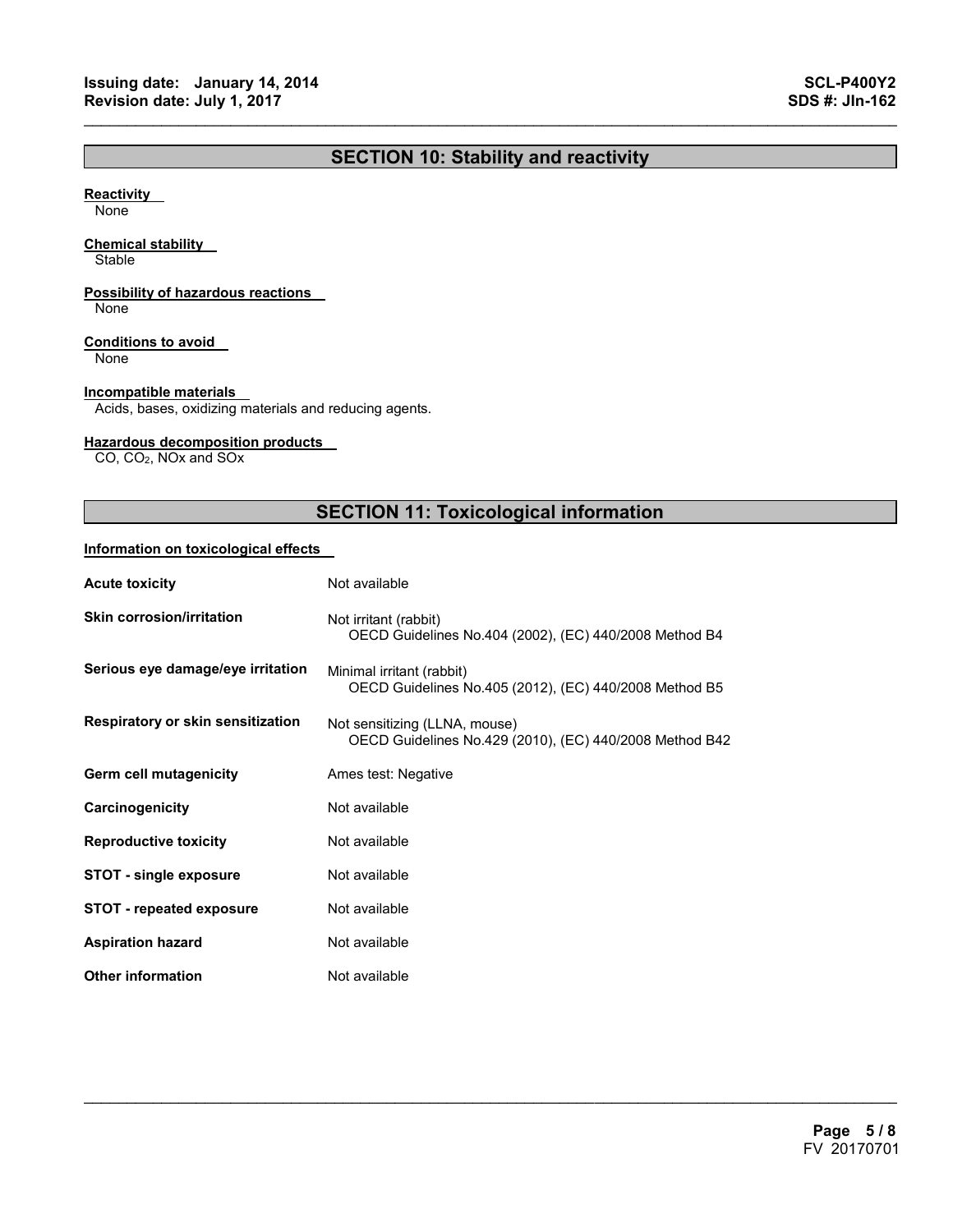## **SECTION 12: Ecological information**

 $\mathcal{L}_\mathcal{L} = \{ \mathcal{L}_\mathcal{L} = \{ \mathcal{L}_\mathcal{L} = \{ \mathcal{L}_\mathcal{L} = \{ \mathcal{L}_\mathcal{L} = \{ \mathcal{L}_\mathcal{L} = \{ \mathcal{L}_\mathcal{L} = \{ \mathcal{L}_\mathcal{L} = \{ \mathcal{L}_\mathcal{L} = \{ \mathcal{L}_\mathcal{L} = \{ \mathcal{L}_\mathcal{L} = \{ \mathcal{L}_\mathcal{L} = \{ \mathcal{L}_\mathcal{L} = \{ \mathcal{L}_\mathcal{L} = \{ \mathcal{L}_\mathcal{$ 

#### **Toxicity**

#### **Ecotoxicity effects**

Not available

## **Persistence and degradability**

Not available

#### **Bioaccumulative potential**

Not available

#### **Mobility in soil**

Not available

#### **Results of PBT and vPvB assessment**

No results that the component(s) of this ink meet(s) the PBT or vPvB criteria under Regulation (EC) No 1907/2006.

#### **Other adverse effects**

Not available

## **SECTION 13: Disposal considerations**

#### **Waste treatment methods**

Disposal should be subject to federal, state and local laws.

| <b>SECTION 14: Transport information</b>                                     |                                                                                                                 |  |
|------------------------------------------------------------------------------|-----------------------------------------------------------------------------------------------------------------|--|
| <b>UN number</b>                                                             | None                                                                                                            |  |
| UN proper shipping name                                                      | None                                                                                                            |  |
| <b>Transport hazard class</b>                                                | None                                                                                                            |  |
| Packing group                                                                | None                                                                                                            |  |
| <b>Environmental hazards</b>                                                 | Not classified as environmentally hazardous under UN Model Regulations and<br>marine pollutant under IMDG Code. |  |
| <b>Special precautions for users</b>                                         | None                                                                                                            |  |
| Transport in bulk according to Annex II of<br><b>MARPOL and the IBC Code</b> | Not applicable                                                                                                  |  |

 $\mathcal{L}_\mathcal{L} = \mathcal{L}_\mathcal{L} = \mathcal{L}_\mathcal{L} = \mathcal{L}_\mathcal{L} = \mathcal{L}_\mathcal{L} = \mathcal{L}_\mathcal{L} = \mathcal{L}_\mathcal{L} = \mathcal{L}_\mathcal{L} = \mathcal{L}_\mathcal{L} = \mathcal{L}_\mathcal{L} = \mathcal{L}_\mathcal{L} = \mathcal{L}_\mathcal{L} = \mathcal{L}_\mathcal{L} = \mathcal{L}_\mathcal{L} = \mathcal{L}_\mathcal{L} = \mathcal{L}_\mathcal{L} = \mathcal{L}_\mathcal{L}$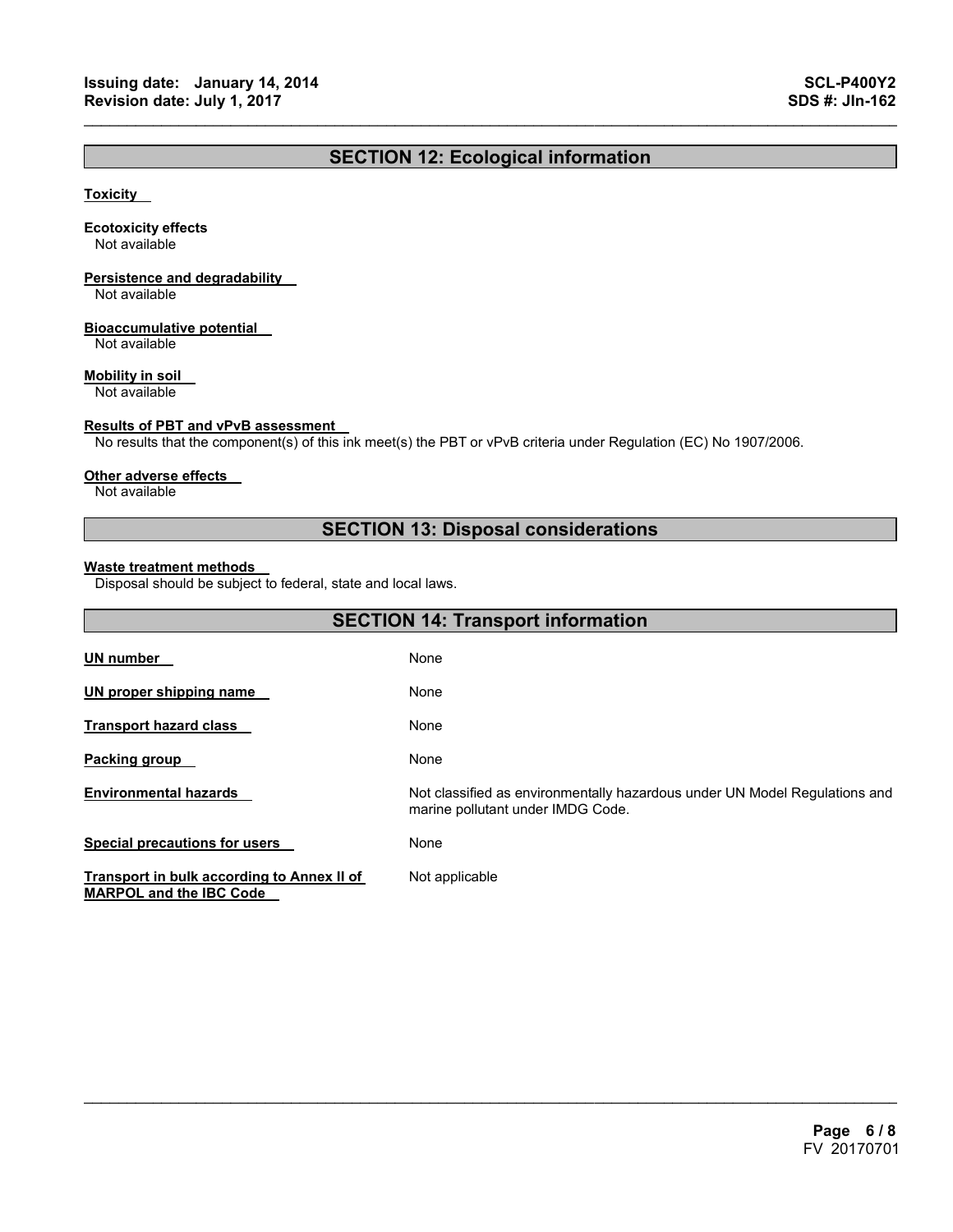## **SECTION 15: Regulatory information**

 $\mathcal{L}_\mathcal{L} = \{ \mathcal{L}_\mathcal{L} = \{ \mathcal{L}_\mathcal{L} = \{ \mathcal{L}_\mathcal{L} = \{ \mathcal{L}_\mathcal{L} = \{ \mathcal{L}_\mathcal{L} = \{ \mathcal{L}_\mathcal{L} = \{ \mathcal{L}_\mathcal{L} = \{ \mathcal{L}_\mathcal{L} = \{ \mathcal{L}_\mathcal{L} = \{ \mathcal{L}_\mathcal{L} = \{ \mathcal{L}_\mathcal{L} = \{ \mathcal{L}_\mathcal{L} = \{ \mathcal{L}_\mathcal{L} = \{ \mathcal{L}_\mathcal{$ 

#### **Safety, health and environmental regulations/legislation specific for the substance or mixture**

| [EU information]<br>(EC) No 1907/2006 Authorisation<br>(EC) No 1907/2006 Restriction<br>(EC) No 1005/2009<br>(EC) No 850/2004<br>(EC) No 649/2012<br><b>Chemical Safety Assessment under</b><br>(EC)No1907/2006 | Not regulated<br>Not regulated<br>Not regulated<br>Not regulated<br>Not regulated<br>Not assessed                                          |
|-----------------------------------------------------------------------------------------------------------------------------------------------------------------------------------------------------------------|--------------------------------------------------------------------------------------------------------------------------------------------|
| [USA information]<br>TSCA Sec 4,5,6,7,8,12b<br>OSHA-HCS Classification/Label<br><b>FHSA Classification/Label</b><br><b>SARA Title III Sec 313</b><br>California Proposition 65                                  | Not regulated<br>Not classified as hazardous<br>Not classified as hazardous<br>None<br>None                                                |
| [Canada information]<br><b>CEPA Sec 81 (DSL and NDSL listing</b>                                                                                                                                                | Not applicable (Manufactured article)                                                                                                      |
| status)<br>HPA (WHMIS)                                                                                                                                                                                          | Not applicable (Manufactured article)                                                                                                      |
| [Australia information]<br><b>WHS Regulations Chap 7 Part 7.1</b>                                                                                                                                               | <b>ICNA Act Sec 21 (AICS listing status)</b> This product contains ingredients that are not listed on AICS.<br>Not classified as hazardous |
| <b>Other information</b>                                                                                                                                                                                        | None                                                                                                                                       |

## **SECTION 16: Other information**

 $\mathcal{L}_\mathcal{L} = \mathcal{L}_\mathcal{L} = \mathcal{L}_\mathcal{L} = \mathcal{L}_\mathcal{L} = \mathcal{L}_\mathcal{L} = \mathcal{L}_\mathcal{L} = \mathcal{L}_\mathcal{L} = \mathcal{L}_\mathcal{L} = \mathcal{L}_\mathcal{L} = \mathcal{L}_\mathcal{L} = \mathcal{L}_\mathcal{L} = \mathcal{L}_\mathcal{L} = \mathcal{L}_\mathcal{L} = \mathcal{L}_\mathcal{L} = \mathcal{L}_\mathcal{L} = \mathcal{L}_\mathcal{L} = \mathcal{L}_\mathcal{L}$ 

#### **Full text of H-statements referred to under sections 2 and 3**

H302: Harmful if swallowed.

H315: Causes skin irritation.

H317: May cause an allergic skin reaction.

H318: Causes serious eye damage.

- H319: Causes serious eye irritation.
- H400: Very toxic to aquatic life.

#### **Annex**

None

- **Issuing date:** January 14, 2014
- **Revision date:** July 1, 2017
- **Revision note:** Entirely revised